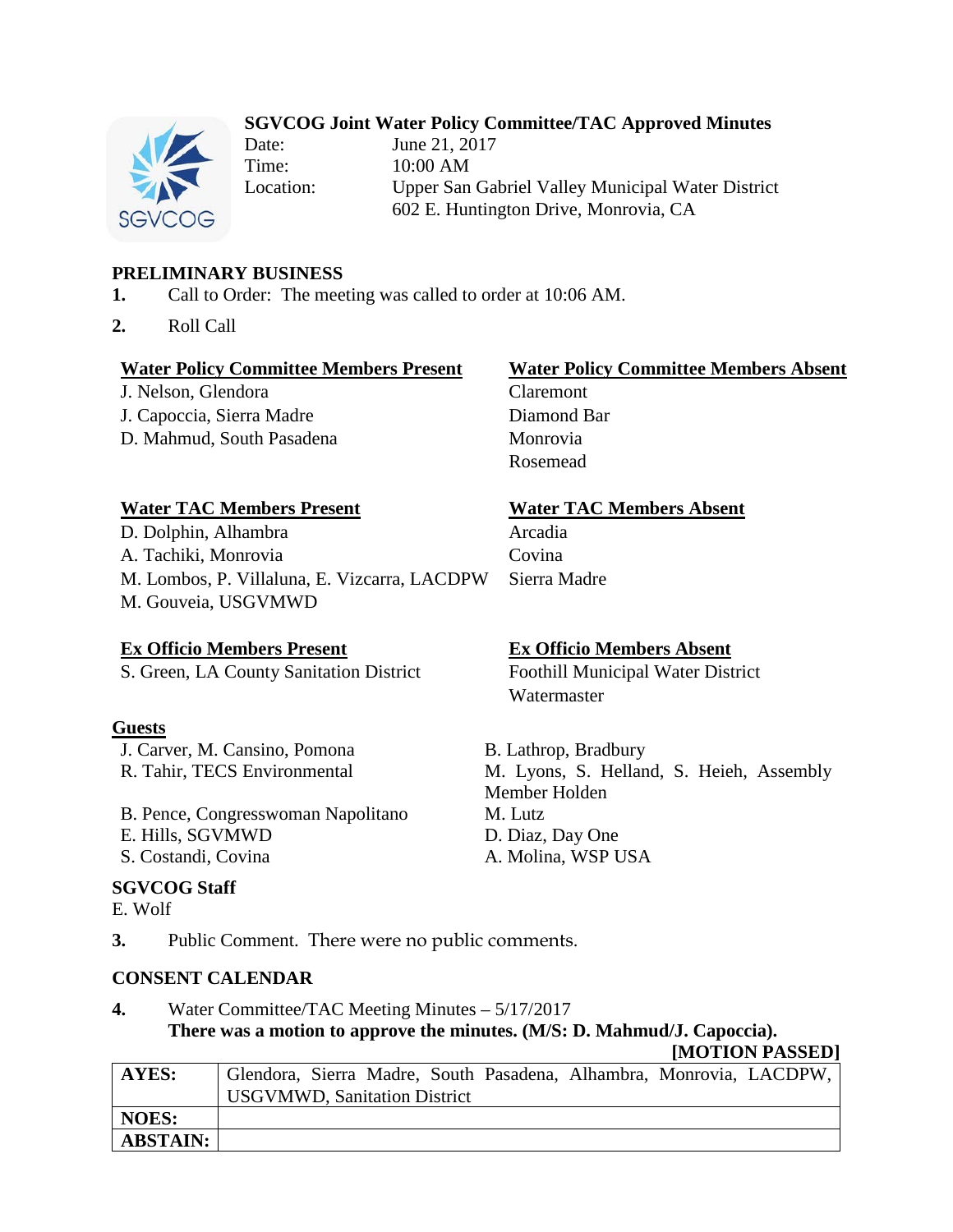| <b>ABSENT:</b>   Claremont, Diamond Bar, Monrovia, Rosemead, Arcadia, Covina, Foothill |                                       |  |  |  |  |
|----------------------------------------------------------------------------------------|---------------------------------------|--|--|--|--|
|                                                                                        | Municipal Water District, Watermaster |  |  |  |  |

### **PRESENTATION**

### **ACTION ITEMS**

**5.** Election of Chair and Vice Chair for the Water Policy Committee for 2017-2018. **There was a motion to nominate D. Mahmud as Chair. (M/S: J. Capoccia/J. Nelson)**

**There was a motion to nominate J. Nelson as Vice Chair. (M/S: D. Mahmud/J. Capoccia).**

#### **[MOTIONS PASSED]**

| AYES:           | Glendora, Sierra Madre, South Pasadena     |  |
|-----------------|--------------------------------------------|--|
| NOES:           |                                            |  |
| <b>ABSTAIN:</b> |                                            |  |
| <b>ABSENT:</b>  | Claremont, Diamond Bar, Monrovia, Rosemead |  |

**6.** Election of Chair and Vice Chair for the Water Technical Advisory Committee for 2017- 2018

## **There was a motion to nominate S. Chapman as Chair and D. Dolphin at Vice Chair. (M/S: D. Dolphin/M. Lombos)**

### **[MOTIONS PASSED]**

| AYES:           | Alhambra, Monrovia, LACDPW, USGVMWD |
|-----------------|-------------------------------------|
| NOES:           |                                     |
| <b>ABSTAIN:</b> |                                     |
| <b>ABSENT:</b>  | Arcadia, Covina, Sierra Madre       |

#### **DISCUSSION ITEMS**

- **7.** Legislative Updates
	- State Legislation. D. Mahmud updated the committee on the status of SB 633 and SB 589. Both are two-year bills currently being held in the Appropriations Committee. M. Lyons stated that Assembly Member Holden's office has been contacted by LA County requesting the insertion of Water Resilience language into one of Holden's bills. Likely this will be a gut and amend to AB 1180.
		- o AB 1654 (Rubio) D. Mahmud gave an overview of the bill.

## **There was a motion to recommend that the Governing Board support AB 1654. (M/S: J. Nelson/D. Mahmud)**

#### **[MOTION PASSED]**

| <b>AYES:</b>    | Glendora, Sierra Madre, South Pasadena, Alhambra, Monrovia, LACDPW,   |
|-----------------|-----------------------------------------------------------------------|
|                 | <b>USGVMWD, Sanitation District</b>                                   |
| <b>NOES:</b>    |                                                                       |
| <b>ABSTAIN:</b> |                                                                       |
| <b>ABSENT:</b>  | Claremont, Diamond Bar, Monrovia, Rosemead, Arcadia, Covina, Foothill |
|                 | Municipal Water District, Watermaster                                 |

- Federal Legislation
	- o HR 2355 WIFA D. Mahmud requested that HR 2355 be discussed in conjunction with HR 465, a Republican-only bill that is very similar to 2355.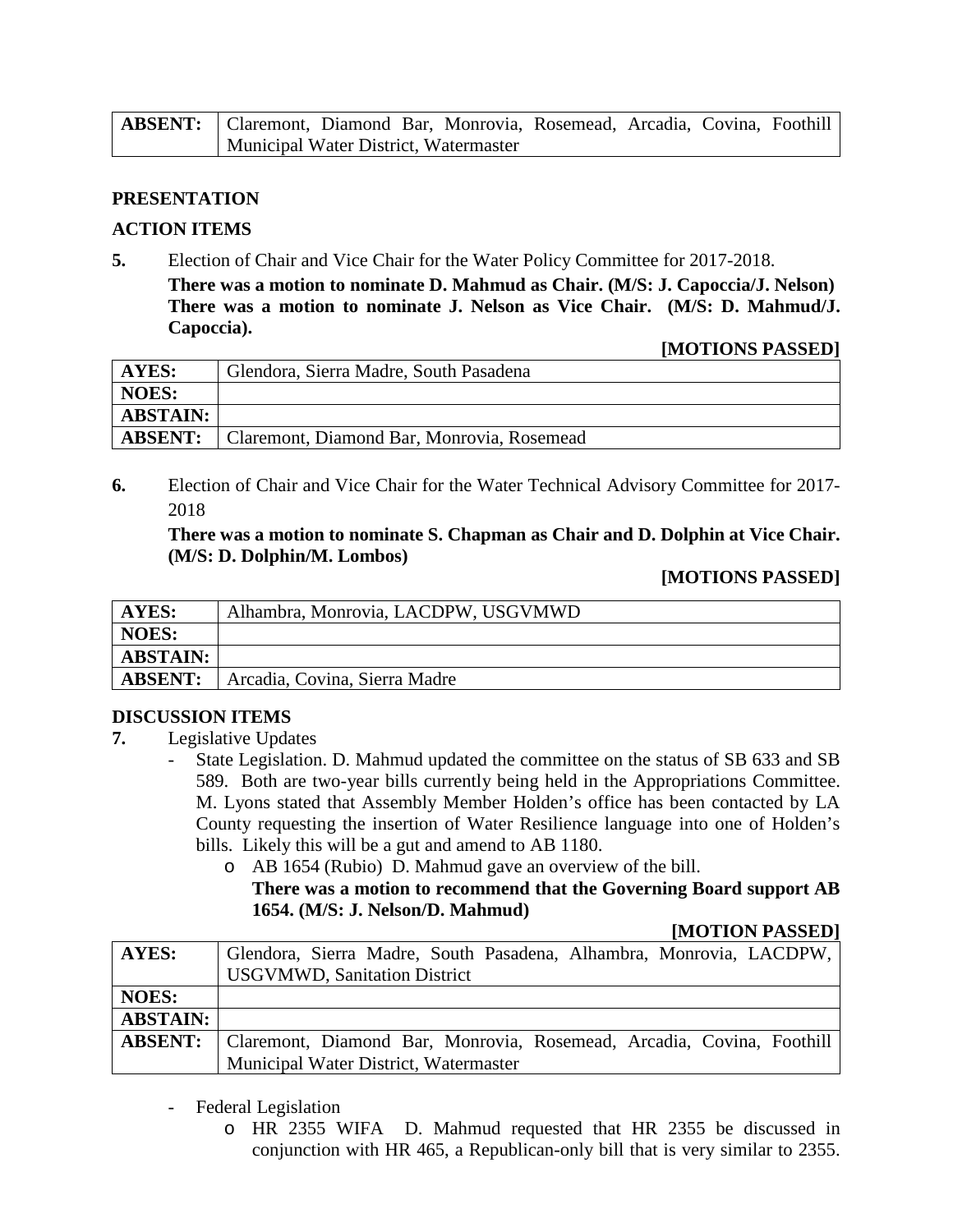## **Due to the similarities in the bills, there was a motion to concurrently discuss and consider taking a position on either HR 2355 or HR 465. (M/S: D. Mahmud/S. Green)**

### **[MOTION PASSED]**

| <b>AYES:</b>    | Glendora, Sierra Madre, South Pasadena, Alhambra, Monrovia, LACDPW,<br><b>USGVMWD, Sanitation District</b> |
|-----------------|------------------------------------------------------------------------------------------------------------|
| <b>NOES:</b>    |                                                                                                            |
| <b>ABSTAIN:</b> |                                                                                                            |
| <b>ABSENT:</b>  | Claremont, Diamond Bar, Monrovia, Rosemead, Arcadia, Covina, Foothill                                      |
|                 | Municipal Water District, Watermaster                                                                      |

Both bills codify integrated planning in MS4 permitting. HR 2355 is a bipartisan bill that also includes green infrastructure and a municipal ombudsman. HR 465 is a Republican-only bill that does not include these issues. Information obtained by the Committee indicates that 2355 will not move forward, but 465 will. That being the case, the Committee voted to support HR 465 with the following amendments:

- o Creation of an Office of Municipal Ombudsman
- o Promotion of the use of green infrastructure in programs and permits
- o Increasing the term of permits from 5 years to 10 years

## **There was a motion to recommend that the Governing Board support HR 465 with the amendments. (M/S: D. Mahmud/J. Nelson)**

#### **[MOTION PASSED]**

| <b>AYES:</b>    | Glendora, Sierra Madre, South Pasadena, Alhambra, Monrovia, LACDPW,<br><b>USGVMWD, Sanitation District</b> |
|-----------------|------------------------------------------------------------------------------------------------------------|
| <b>NOES:</b>    |                                                                                                            |
| <b>ABSTAIN:</b> |                                                                                                            |
| <b>ABSENT:</b>  | Claremont, Diamond Bar, Monrovia, Rosemead, Arcadia, Covina, Foothill                                      |
|                 | Municipal Water District, Watermaster                                                                      |

## o HR 2510 WQP&JCA D. Mahmud gave an overview of the bill. **There was a motion to recommend that the Governing Board support HR 2510. (M/S: D. Mahmud/J. Capoccia)**

## **[MOTION PASSED]**

| <b>AYES:</b>    | Glendora, Sierra Madre, South Pasadena, Alhambra, Monrovia, LACDPW,<br><b>USGVMWD, Sanitation District</b> |
|-----------------|------------------------------------------------------------------------------------------------------------|
| <b>NOES:</b>    |                                                                                                            |
| <b>ABSTAIN:</b> |                                                                                                            |
| <b>ABSENT:</b>  | Claremont, Diamond Bar, Monrovia, Rosemead, Arcadia, Covina, Foothill                                      |
|                 | Municipal Water District, Watermaster                                                                      |

## **INFORMATION ITEMS**

- **8.** Regulatory Updates
	- Report on Waste Discharge/MS4 Permit update. There was no update on this item.
	- 303(d) List. P. Villaluna, LACDPW, discussed revisions to the 303(d) list based on the input the LA Regional Board received during its public comment period. Most cement-lined channels have been removed from the list. The County will continue providing data in support of delisting benthic communities. The list is now with the State Board for adoption after a period of public comment and a hearing. Written comments are due by July  $10<sup>th</sup>$  and the hearing is set for October  $3<sup>rd</sup>$ .